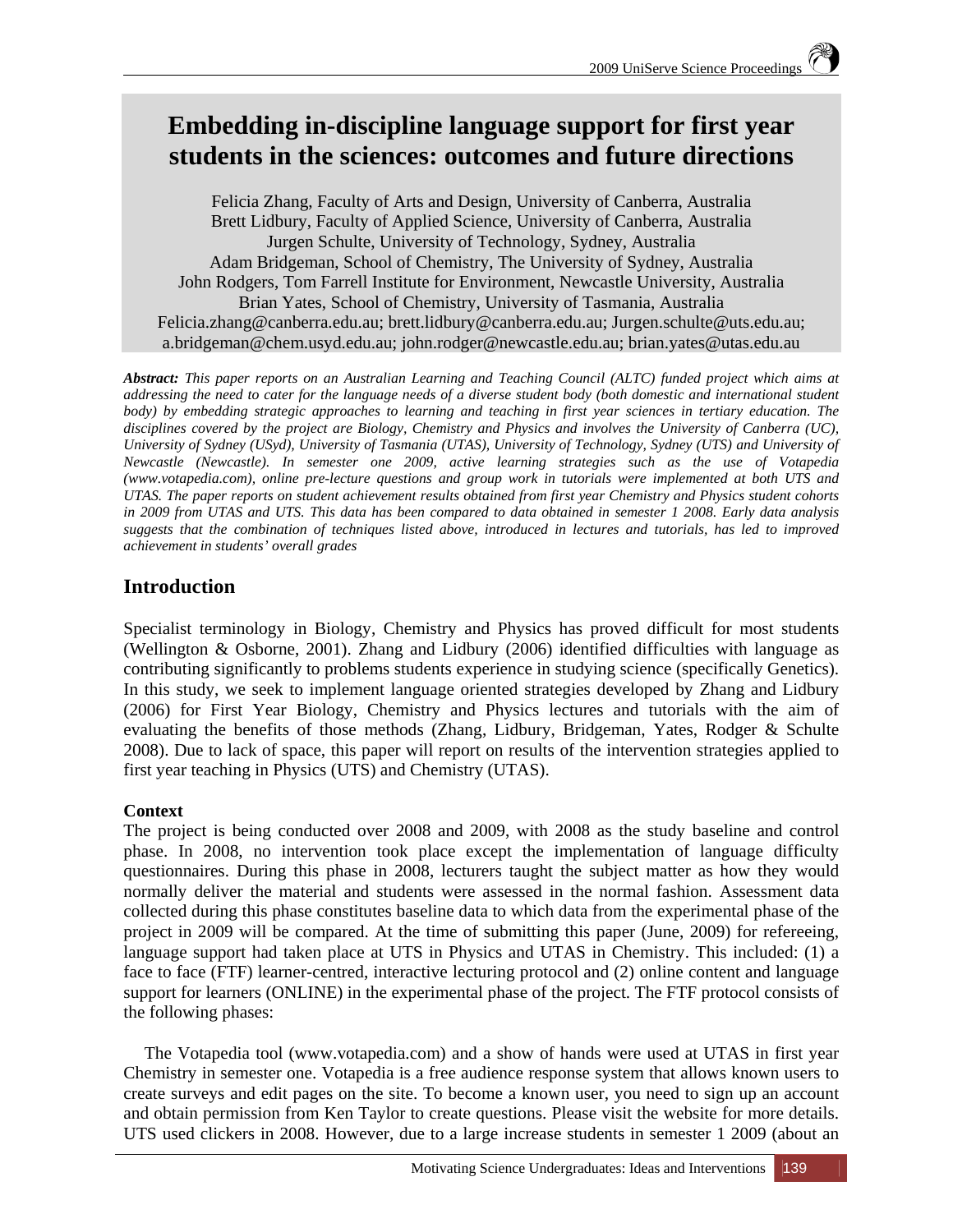increase of 100 students thus raising the final student count to 530) clickers were not used but a raise of hands were used. At UTS, this was followed by small group, student to student group discussions and then students to teacher discussion in biweekly tutorials. Only one hour was available in these tutorials. However, at UTAS, due to institutional constraints, small group activities could not be built into the weekly tutorials.

In the ONLINE protocol, students are presented with a number of quizzes online before each lecture each week. The research team involved in Physics and Chemistry created, implemented and collected data on a set of language specific online quizzes for the respective disciplines in 2009. In 2008 and 2009, the Physics assignments deployed through the *Wiley plus* website consisted mainly of calculation types of questions. In order to get away from the assumption that if students can correctly do the calculations, then they have understood the subject matter, we also introduced a 'Physics concept surveys' which tested the language used in Physics. During the biweekly tutorials, the lecturer also incorporated multiple choice and concept questions related to language use. These concept questions were created specifically to test students' understanding of particular concepts such as 'force' in Physics and the use of 'force' in real life.

During semester one in 2009 at UTS, two calculation type tests and a final exam were conducted. This enabled the results of these tests and the exam to be compared with similar tests and exam used in semester one 2008. In addition to this, a Physics Concept survey was also administered. This survey combines 16 questions related to definitions of physics concepts such as 'force', 'momentum' and 25 questions on thermodynamics taken from Yeo (2001). 269 students completed the survey. However, because this test was not administered in 2008, no comparison is possible. At UTAS, prelecture multiple-choice questions with full feedback were provided to students on their LMS. In order to ensure full participation by students, access to assignments was made conditional on the completion of these quizzes. The decision to implement these pre-lecture multiple-choice questions with full feedback at UTAS was based on research carried out by the first year Chemistry coordinator who trialled a set of similarly constructed conditional self-tests in second semester 2008 (Zhang et al. 2008; Zhang, Lidbury, Schulte, Bridgeman, Yates & Rodger, 2009).

# **Evaluation**

The project draws on the following data collection methods to evaluate the research:

- Pre- and post tests focussed on language issues (at the beginning and end of 2008 and 2009);
- Institutional teaching evaluation questionnaires from semester 1 and 2 in 2009;
- Examination, test marks and assignment marks; and
- Student and staff focused group interviews.

However, at the time of submission of this paper, only some of the examination results are available for UTS and UTAS. Other qualitative data is not yet available. We will report on some of the data collected from UTS and UTAS next.

# **Results**

### **UTS in Physics**

The final exams in Physics at UTS in 2008 and 2009 consisted of 8 sections. These were on 'Kinetics', 'Forces', 'Momentum and Energy', 'Equilibrium and Force', 'Thermal', 'Electricity', 'Oscillations, Waves' and 'Optics'. In 2008, the Physics unit was taught entirely by the staff member who is participating in this project. However, in 2009, the same unit was taught by three different staff. Only the sections on 'Kinetics', 'Forces' and 'Momentum and Energy' were taught by the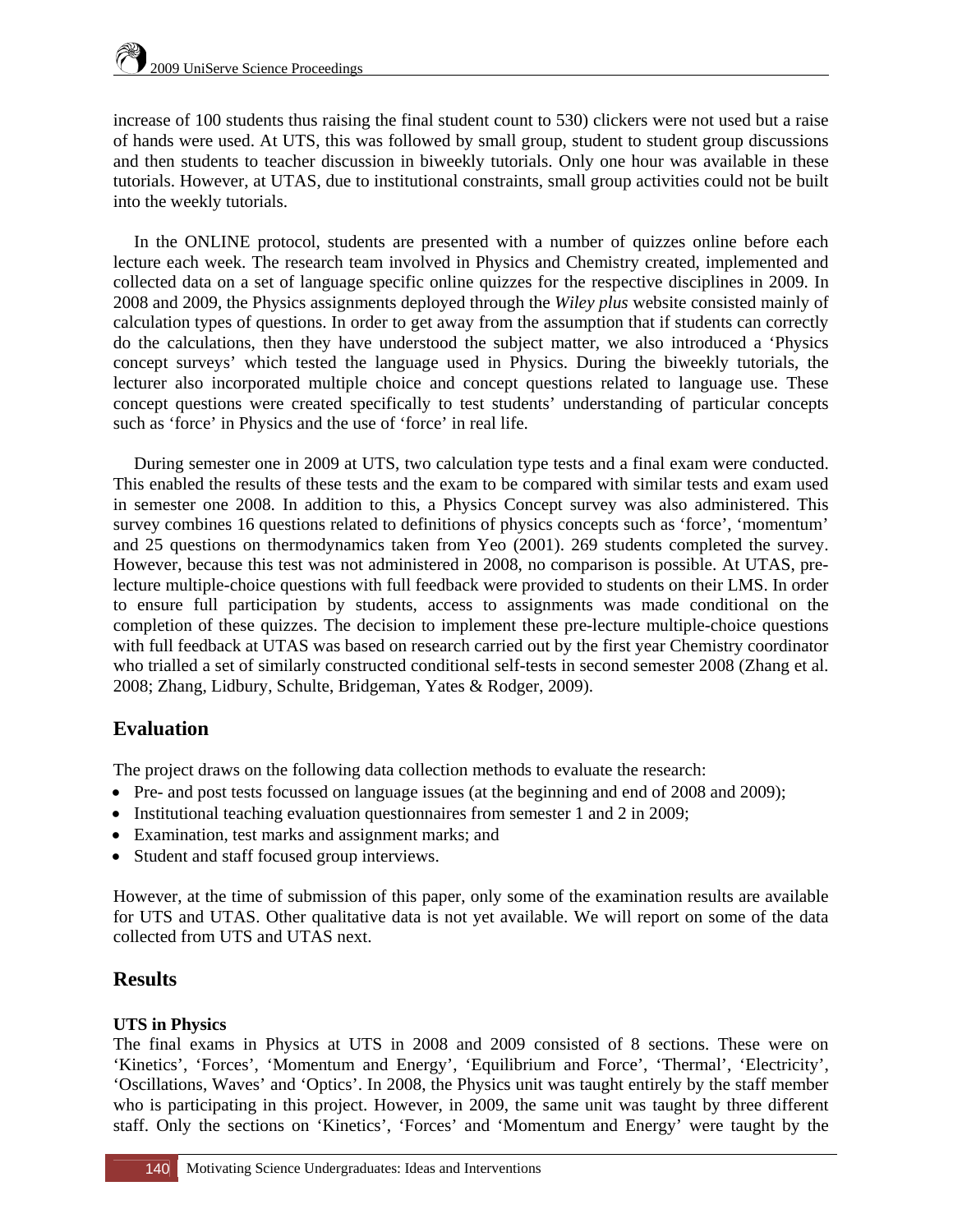| Year              | No. of students | Kinetics, % of full marks | Momentum, % of full Forces, % of full marks Energy, % of full marks<br>marks |      |      |
|-------------------|-----------------|---------------------------|------------------------------------------------------------------------------|------|------|
| 2008              | 388             | 79.77                     | 69.3                                                                         | 32.2 | 63   |
| 2009              | 478             | 83.33                     | 75.1                                                                         | 46.3 | 53.5 |
| % of change 23.19 |                 | 4.46                      | 8.37                                                                         | 14.1 | -15  |
| p-value           |                 | 0.57                      | 0.32                                                                         | 0.0  | 0.07 |

participating academic. Consequently, only questions in these sections in both 2008 and 2009's final exams can be used for comparative purposes.

Table 1: UTS Physics, semester 1, 2008 and 2009 data comparison

The % of full marks in each section indicates the % of students who obtained full marks for this section. The information in Table 1 informs us that despite an increase in student number of 23.19%, in the 'Kinetics' section, in 2009 83.33% of the students achieved full marks for this section as compared to only 79.77% of students in 2008. From the 'Momentum' section, the increase is 8.37%. In the 'Forces' section, the 2009 cohort of students outperformed the 2008 cohort by 14.1%. In the 'Energy conservation' section, 2008 students outperformed the 2009 students by 15%. This may be caused by the uneven number of questions in this section in 2008 and 2009's exams. We also used the Z test to compare the 2 independent proportions and it is found that only the change for the 'Forces' section is statistically significant at p<0.01 with the change for the 'Energy' section approaching statistical significance at p=0.07.

#### **Analysis of the Physics Concept survey at UTS**

Williams (1999) suggested that

Part of the difficulty (of Physics), perhaps even a large part, lies in language and the way we use it in the practice of physics, and in the teaching of physics…..we simply do not spend enough time with our students for us to use the laboratory vernacular and expect them to assimilate it (Williams, 1999)

 The construction of the Physics Concept survey took the advice of Williams (1999) and refined the definitions of many concepts in physics. Questions 1-16 of the survey were focussed on concepts in 'Mechanics' and questions 17-41 focussed on concepts in 'Thermodynamics'. For the 2009 group of students, achievement in concepts in 'Mechanics' is much higher than that in the 'Thermodynamics' section.

 'Impulse': For instance, in order to check students' understanding of the definition of 'impulse', responses to question 2 are compared to those of question 3. It seems that while the majority of the students (74%) chose the correct response for number 2 (c), when the meaning of 'impulse' gets mixed up with nominal and adjectival uses of 'impulse' (common in everyday use of the word) students were confused. This was demonstrated by 49% of the student body choosing (b) as the correct answer (which is not) and 41% choosing (a) the correct answer.

'Force': Similarly, students seemed to be confused about the definition of 'force' (Question 5), 55% of the students chose (c) as the correct definition and only 36% chose the correct answer (b) which contains the following correct sentences:

- I forced the box into the closet;
- Jim was forcing the nut onto the bolt; and
- The force on the ball made it move.

These sentences have two things in common: (1) the word 'force' was used as a verb linked to an agency (or an assumed agency as in (5) and every use contains a preposition such as 'into' or 'onto' or 'on' and another object. This makes the verb 'force' a transitive verb involving the interaction of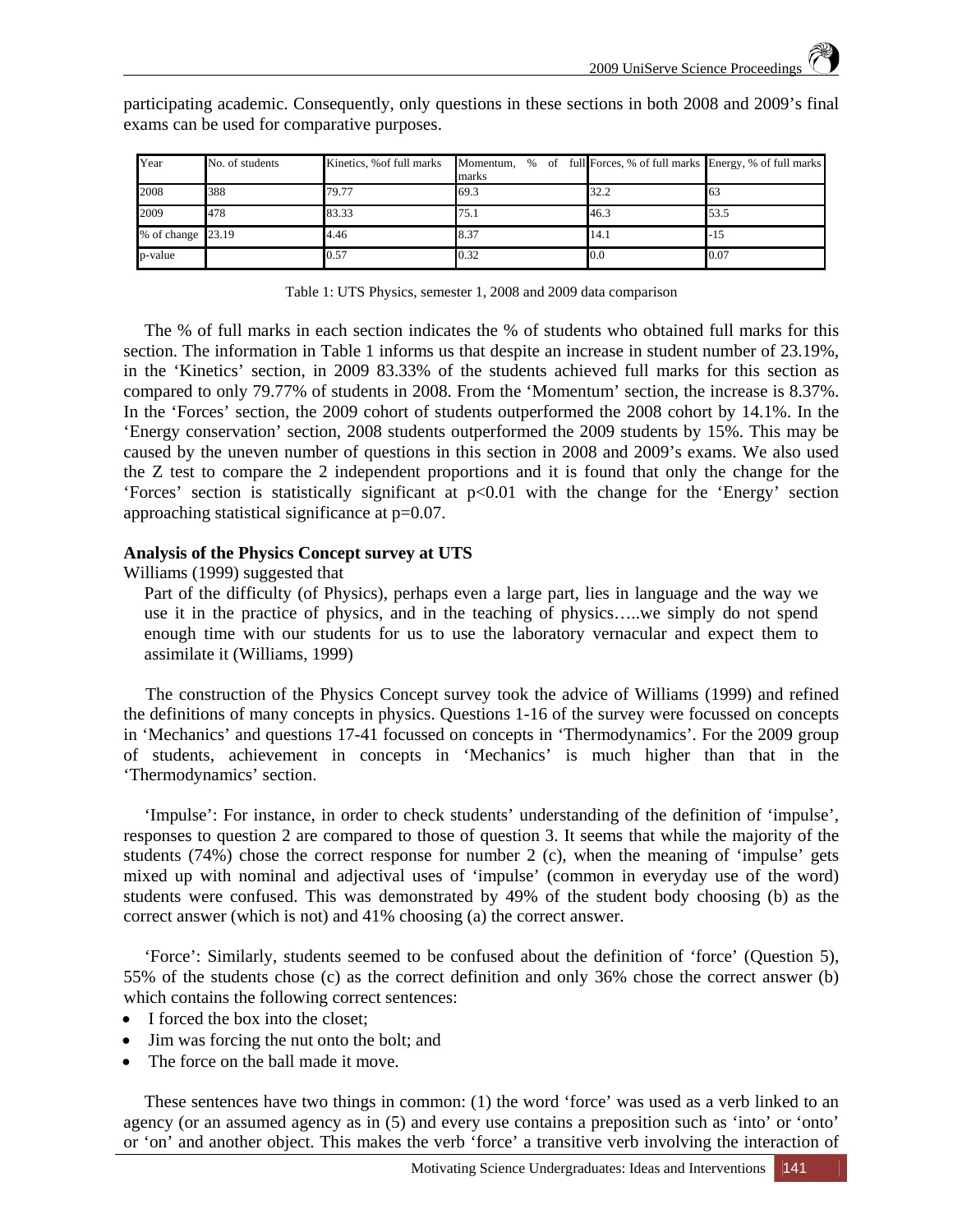two objects. This seems to loosely fit in with the common definition of force as a push or pull on an object. At UTS, the textbook used by this group of students is 'Fundamentals of Physics' by Walker  $(2008)$  ( $8<sup>th</sup>$  extended edition). Unfortunately the way, it discusses 'force' on page 87 is confusing. For instance, the sentence 'The force is said to *act* on the object to change its velocity.' (Italic is theirs). This gives the impression that somehow 'force' itself is an agency like a person causing the object to change its velocity'.

'Mass': Students also seemed not to have understood the definition of 'mass' (Question 11). This is demonstrated by 3% of the students choosing (d) the correct answer whereas 50% of the students chose (b) density as the correct answer. The textbook authors tried their best to clear up the confusion between the use of 'mass' in everyday language with the concept of 'mass' in physics by saying 'you can have a physical sensation of mass only when you try to accelerate a body, as in the kicking of a baseball or a bowling ball' (Walker, 2008, page 91). However, since most students might not have read the textbook in detail, this useful discussion is likely to be missed totally. Question 14 is a question on the definition of Newton's first law. However, the key to get the correct answer lies in the students' understanding of the words 'constant' and 'uniform'. On page 88 of the textbook, the writer writes 'we can conclude that a body will keep moving with constant velocity if no force acts on it'. However, from students' answers, only 28% chose (a) the correct answer, 18% chose (b), 4% chose (c) and 48% chose both (a) and (b). This means 48% of the student body thought 'constant' has the same meaning as 'uniform'.

'Net force': Question 15 on the understanding of 'net force' tests students' precise understanding of the cause of an object's acceleration. The fact that 50% of the students chose (a) as the correct answer ((b) is the correct answer) suggests that students lacked the ability to use this concept precisely. Of course, if the vector sum of the forces is zero, there will be no acceleration. Only when the vector sum of the forces is larger than 0 N, will there be acceleration.

'Action and reaction': Williams (1999) suggested that students often associate the terms 'action' and 'reaction' improperly in the physics context. This is because the normal definitions of action and reaction often suggest a 'temporal delay between action and reaction' (p.676). In fact, the physics definition of Newton's third law emphasises 'the simultaneity of the forces or the symmetry of the force relationship'. This group of students did not fall into this trap with 68% of students choosing (a) as the correct answer.

| <b>UTS</b>     | Concepts        | Content                                                                                               | % Correct |
|----------------|-----------------|-------------------------------------------------------------------------------------------------------|-----------|
| Q no.          |                 |                                                                                                       |           |
| $\mathfrak{D}$ | Impulse         | I equal the <b>change</b> in an object's <b>momentum</b> , i.e. the product of the total mass and the | 74        |
|                |                 | velocity of the centre of mass.                                                                       |           |
| $\overline{4}$ | Momentum        | Which one(s) of the following sentences containing 'momentum' have meanings that are                  | 76        |
|                |                 | close to the meaning of 'momentum' in Physics: 1. After their touchdown, the other team               |           |
|                |                 | had the momentum. 2. The football player has a lot of momentum when he tacked his                     |           |
|                |                 | opponent. 3. Our team gained momentum in the game after intercepting the ball. 4. As                  |           |
|                |                 | the car rolled down the hill it gained momentum.                                                      |           |
| 6              | Normal force    | This is the force that is acting along the normal (perpendicular) to the contact surface.             | 83        |
|                | Static friction | These are forces that are acting parallel to the contact surface. This force exists when the          | 74        |
|                |                 | surfaces are not moving relatively to each other.                                                     |           |
| 8              | Gravitational   | It is the force that the earth exerts on any object. It is directed towards the centre of the         | 88        |
|                | force           | earth. Its magnitude is given by Newton's second law.                                                 |           |
| 9              | Centripetal     | This is the acceleration that is due to change in direction, not speed (in uniform circular           | 88        |
|                | acceleration    | motion) and it points toward the centre. $a=v/2R$                                                     |           |
| 10             | Weight          | This is a vector force with which Earth is pulling on an object with.                                 | 83        |
| 12             | Force           | This is the vector describing the interaction between two objects (pull or push). The unit            | 86        |
|                |                 | of force is Newton, N.                                                                                |           |

Table 2: Questions answered with a high degree of correctness (greater than 70% correct) in semester one in 2009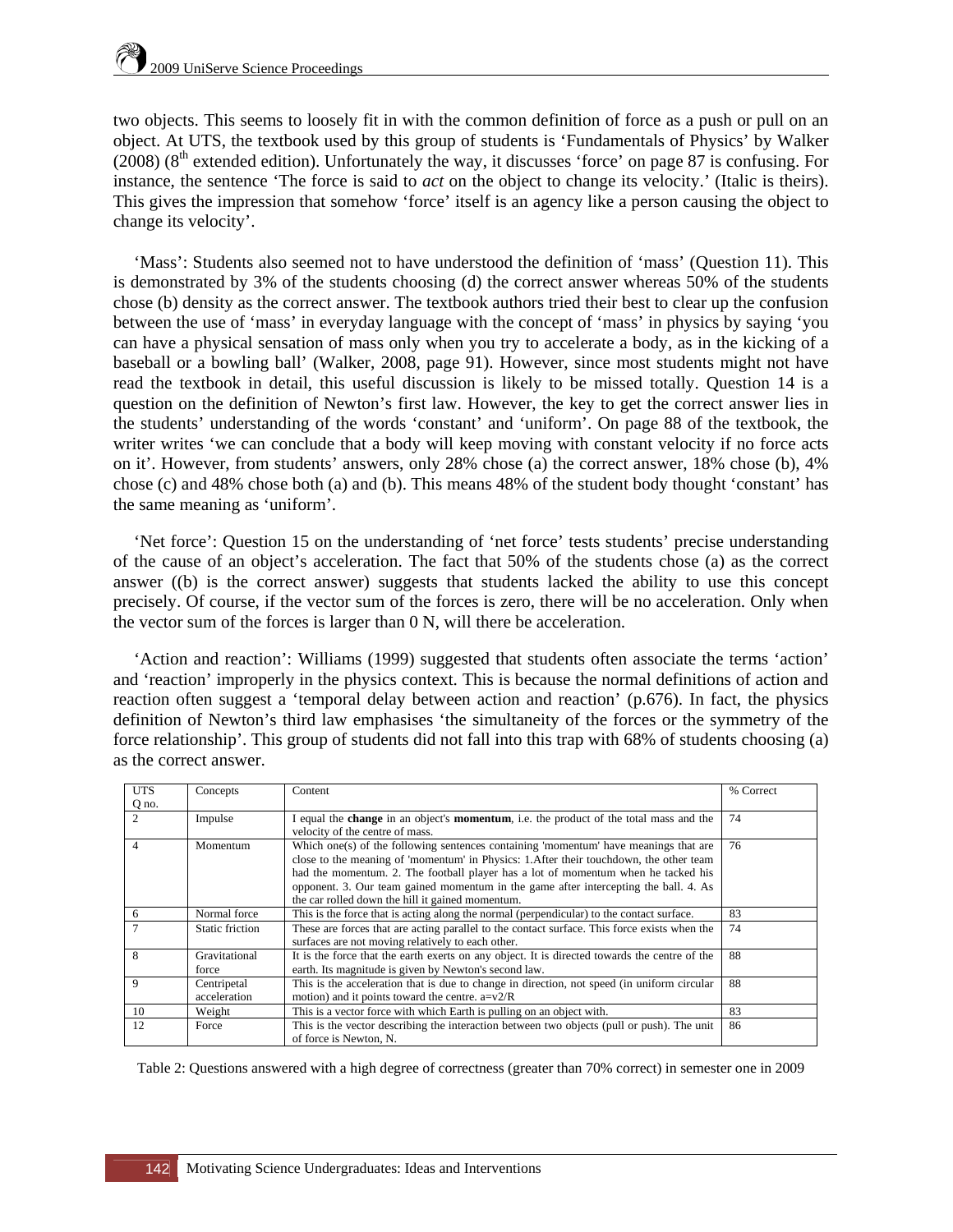| <b>UTS</b> |                          | Content                                                                                                                                                                                                                                                                                                                                                                                                                                                                              | % Correct |
|------------|--------------------------|--------------------------------------------------------------------------------------------------------------------------------------------------------------------------------------------------------------------------------------------------------------------------------------------------------------------------------------------------------------------------------------------------------------------------------------------------------------------------------------|-----------|
| Q no.      |                          |                                                                                                                                                                                                                                                                                                                                                                                                                                                                                      |           |
|            | Momentum                 | I am a vector quantity of a particle which is defined as product of the mass of the particle<br>and its velocity. The SI unit for me is kg. m/s.                                                                                                                                                                                                                                                                                                                                     | 49        |
| 3          | Impulse                  | Which one(s) of the following sentences containing 'impulse' have meanings that are<br>close to the meaning of 'impulse' in Physics: 1.An impulse made her change her mind. 2.<br>My first impulse was to kick him. 3. In time of crisis we act on our impulses. 4. My sister<br>is an impulsive shopper.                                                                                                                                                                            | 49        |
| 5          | Force                    | Which one(s) of the following sentences containing 'force' have meanings that are close<br>to the meaning of 'force' in Physics: 1.I forced the box into the closet. 2. Jim was forcing<br>the nut on the bolt. 3. I forced myself to go to class everyday. 4. My parents forced me to<br>go to college. 5. The force on the ball made it move. 6. The bomb exploded with great<br>force. 7. I was hit by the force of the 18 wheeler. 8. She used a very forceful tone of<br>voice. | 36        |
| 11         | Mass                     | This is a scalar quantity which describes how difficult it is to change an object's velocity<br>(sluggishness or inertia of the object). Which one of the statements below describes the<br>Physics definition of mass?                                                                                                                                                                                                                                                              | 49        |
| 13         | Newton's<br>first<br>law | An object cannot continue to move with the same speed and in the same direction. It will<br>eventually stop.                                                                                                                                                                                                                                                                                                                                                                         | 65        |
| 14         | Newton's<br>first<br>law | Every object __________ in its state of rest or _________ velocity in a<br>line, unless<br>it is compelled to change that state by _______ force acting on it.                                                                                                                                                                                                                                                                                                                       | 28        |
| 15         | Net force                | When will an object accelerate?                                                                                                                                                                                                                                                                                                                                                                                                                                                      | 45        |
| 16         | Newton's<br>third<br>law | Which of the following statements about Newton's 3rd law are correct? 1. For every<br>action there is an equal and opposite reaction simultaneously. 2. For every action there is<br>an equal and opposite reaction but a time delay is allowed. 3. Forces occur in the action-<br>reaction pairs simultaneously.                                                                                                                                                                    | 68        |

Table 3: Questions answered with a medium degree of correctness (between 48%-70% correct) in semester one in 2009

The rest of the Physics Concept survey (Question 17-41) concerns concepts in Thermodynamics. Questions 17-41 were taken from Yeo (2001). All students achieved a low degree of correctness (less than 48%) with this part of the survey. This is much lower than the results reported in Yeo (2001). The same staff member did not teach Thermodynamics in 2009 and therefore, it is hard to comment on students' low degree of achievement here.

#### **Results of Test 1 for Chemistry at the UTAS**

In Semester 1 2008, 210 participants participated in this study. Similarly, in Semester 1 2009 the final number of students was 218.

| Test 1 | Unit     | N   | Mean  | Std. Deviation | Std. Error Mean |
|--------|----------|-----|-------|----------------|-----------------|
| Total  | Ch1aS108 | 210 | 19.40 | 5.340          | .369            |
|        | Ch1aS109 | 218 | 20.79 | 5.513          | .373            |

Table 4: Descriptive statistics of Test 1 of Chemistry 1A semester 1 2008 and semester 1 2009

 Table 4 shows that the mean increased by 1.39 points, rising from 19.40 to 20.79. An Independent Samples T-test was done on the data for the corresponding first semesters of 2008 and 2009. This finding is 99% reliable with  $p = 0.009$ . Therefore, the conclusion can be reached that the two groups achieved significantly different results in this test.

Table 5 summaries a comparison of the descriptive statistics of each of the questions in both 2008 and 2009 test 1 papers respectively. For instance, independent samples t-test showed that there is a increase in marks of 1.16 points for Question A1 of the paper and this change between the two cohorts is significant at p=0.000 level. Similarly for Question A2, an increase of 0.79 was achieved from 2008 to 2009 and this change is also significant at p<0.01 level. On the other hand for Question b2, a decrease of  $-0.76$  was achieved from 2008 to 2009 and this change is also significant at  $p=0.002$ level. This shows that while 2009 cohort of students performed better in section A: structure and bonding, they still found section B: organic chemistry difficult. This signals an area of the curriculum for further development.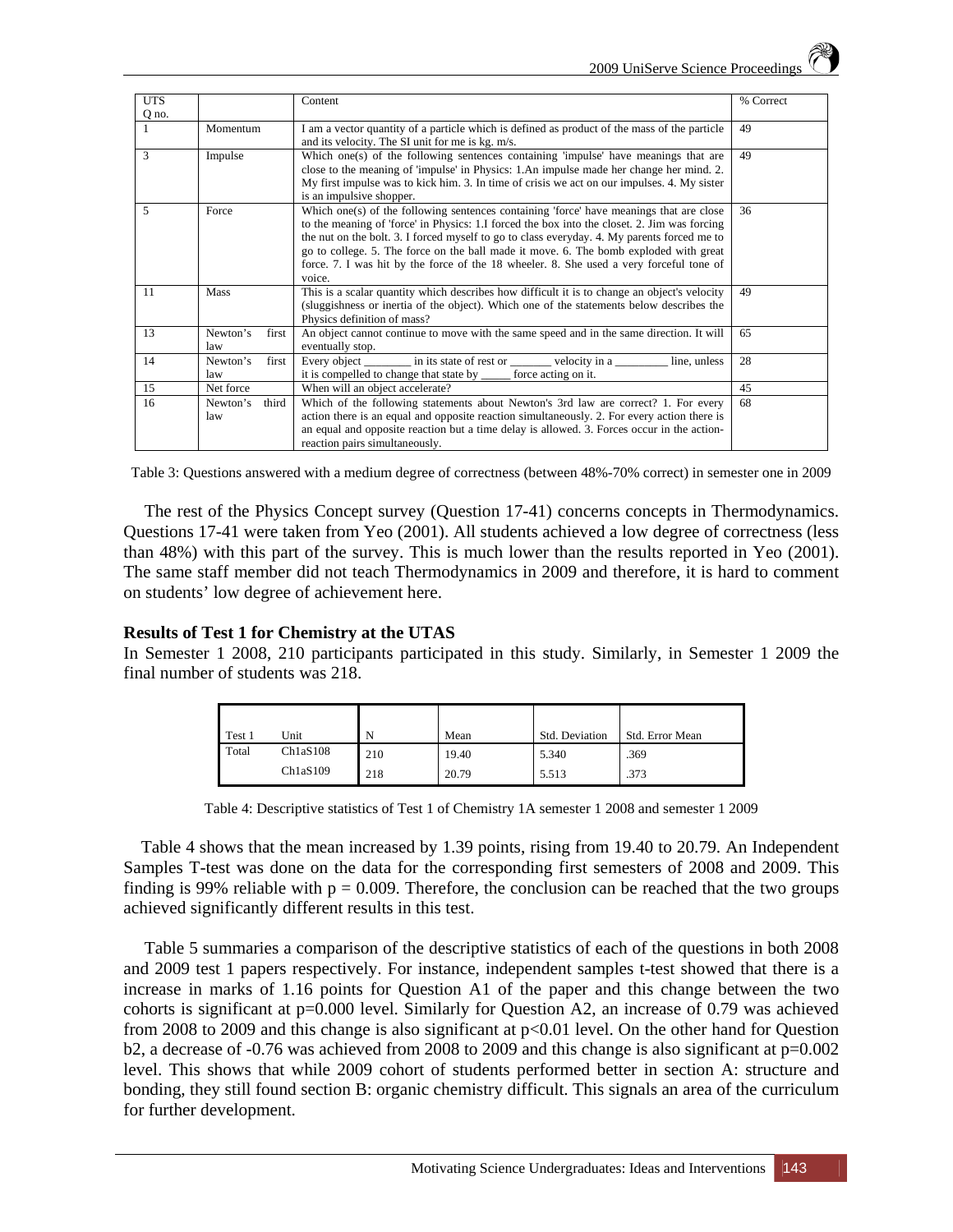| Test           | Unit/2008 | N   | Mean  | Std.<br>Devi. | Unit/2009            | N   | Mean  | Std. Devi. | <b>MEAN</b><br>Change | Significance<br>(Equal<br>assumed) |
|----------------|-----------|-----|-------|---------------|----------------------|-----|-------|------------|-----------------------|------------------------------------|
| A <sub>1</sub> | Ch1aS108  | 192 | 6.84  | 1.59          | Ch <sub>1aS109</sub> | 193 | 8.00  | 1.66       | 1.16                  | $0.000**$                          |
| A2             | Ch1aS108  | 192 | 6.20  | 2.28          | Ch1aS109             | 193 | 6.99  | 1.86       | 0.79                  | $0.000**$                          |
| A <sub>3</sub> | Ch1aS108  | 192 | 6.97  | 2.11          | Ch1aS109             | 193 | 6.88  | 2.11       | $-0.09$               | 0.666                              |
| A<br>total     | Ch1aS108  | 192 | 20.02 | 4.80          | Ch1aS109             | 193 | 21.88 | 4.64       | 1.85                  | $0.000**$                          |
| B1             | Ch1aS108  | 192 | 6.12  | 2.34          | Ch1aS109             | 193 | 6.10  | 2.61       | $-0.02$               | 0.949                              |
| B <sub>2</sub> | Ch1aS108  | 192 | 5.80  | 2.48          | Ch1aS109             | 193 | 5.04  | 2.20       | $-0.76$               | $0.002*$                           |
| B<br>total     | Ch1aS108  | 192 | 11.92 | 4.13          | Ch1aS109             | 193 | 11.15 | 4.31       | $-0.77$               | 0.073                              |
| total          | Ch1aS108  | 192 | 31.94 | 7.90          | Ch1aS109             | 193 | 33.02 | 8.06       | 1.08                  | 0.185                              |

Key: A: Structure and Bonding; B: Organic Chemistry; The numbers 1, 2, 3 etc stands for the number for the questions \*\*: statistically significant at p=0.01 level \*: statistically significant at p<0.01

Table 5: Independent samples t-test comparing individual questions in Test 1 semester 1 08 with that in semester 1 09 Test 1 respectively

 Table 6 illustrates the distribution of the grades for Test 1 in semesters 1 in 2008 to 2009. It can be seen that the % of failures and passes have dropped by 4.8% and 5.4%; while the % of Credits, Distinctions and High distinctions have increased by 0.9%, 7.2%; and finally 2.1%. Together with data contained in Table 3, this demonstrates that the interventions in Chemistry 1A at UTAS improved student learning in 2009.

|                              |  | Grade         |             |       |           |       |       |        |
|------------------------------|--|---------------|-------------|-------|-----------|-------|-------|--------|
|                              |  |               | <b>FAIL</b> | D     | <b>CR</b> | DI    | HD    | Total  |
| Unit<br>Ch1aS108<br>Ch1aS109 |  | Count         | 37          | 67    | 36        | 31    | 21    | 192    |
|                              |  | % within Unit | 19.3%       | 34.9% | 18.8%     | 16.1% | 10.9% | 100.0% |
|                              |  | Count         | 28          | 57    | 38        | 45    | 25    | 193    |
|                              |  | % within Unit | 14.5%       | 29.5% | 19.7%     | 23.3% | 13.0% | 100.0% |

Table 6: The distribution of grades for test 1 in semester 1 2008 and semester 1 2009.

# **Discussion**

Data contained in this paper from UTS and UTAS Physics and Chemistry subjects show that with large cohorts, learning intervention can be successful. The analysis clearly supports the use of Votapedia and Online full feedback questions as useful support mechanisms. It is envisaged that the FTF and ONLINE protocols will improve experimental groups of students' understanding in the various disciplines as demonstrated by their better examination and test marks when compared to the control groups' results. Results reported in this paper have just illustrated this. This project has already create a framework for lecturers to provide students with more cognitively and pedagogically sound guidance with specific examples of what such guidance might look like in each of the disciplines. Some of them have already been provided in this paper. Further information will be made available in the final report and on a dedicated website. This project is already influencing the way first year Chemistry and Physics are taught in a fundamental way.

#### **Acknowledgement**

This project is supported by an Australian Learning and Teaching Council (ALTC) Competitive grant awarded to the authors. The authors wish to thank the ALTC for supporting this project.